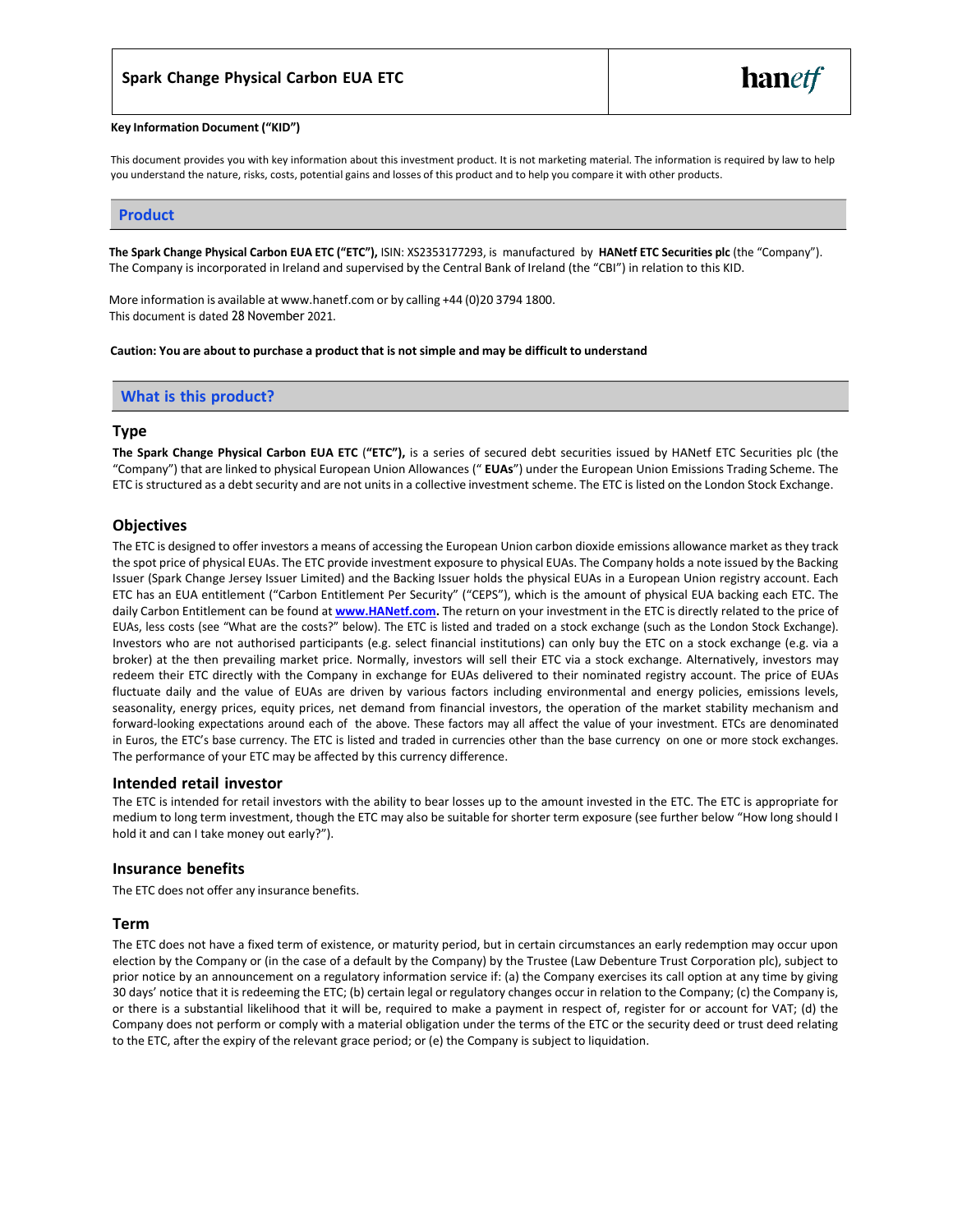

# **What are the risks and what could I get in return?**

# **Risk Indicator**



- The summary risk indicator is a guide to the level of risk of this product compared to other products. It shows how likely it is that the product will lose money because of movements in the markets or because we are not able to pay you.
- We have classified this product as 6 out of 7. This classification rates the potential losses from future performance at a medium level, and poor market conditions could affect the value of your investment. This classification is not guaranteed and may change over time and may not be a reliable indication of the future risk profile of this ETC. The lowest category does not mean risk free
- Be aware of currency risk. The currency of this ETC (and/or the trading line of your ETC) may be different from that of your country. As you may receive payments in a currency not that of your country, the final return will depend on the exchange rate between these two currencies. This risk is not considered in the indicator shown above.
- The value of the ETC will be affected by movements in the price of the underlying EUAs, the value may go up as well as down.
- The abandonment, termination or non-renewal upon expiration of a trading scheme may cause the price of EUAs to fall (potentially to zero).
- The insolvency of certain institutions providing services such as safekeeping of assets may expose the ETC to financial loss.
- This product does not include any protection from future market performance so you could lose some or all of your investment.
- If the ETC is not able to pay you what is owed, you could lose your entire investment.

## **Performance Scenarios**

# **Investment EUR 10,000**

| <b>Scenarios</b>                  |                               | 1 year   | 3 years | 5 years<br>(recommended<br>holding period) |
|-----------------------------------|-------------------------------|----------|---------|--------------------------------------------|
|                                   | What might you get back after | 2,713    | 794     | 297                                        |
| <b>Stress scenario</b>            | costs                         |          |         |                                            |
|                                   | Average return each year      | -72.9%   | -57.0%  | -50.5%                                     |
| Unfavourable                      | What might you get back after | 7,995    | 10,879  | 16,960                                     |
| scenario                          | costs                         |          |         |                                            |
|                                   | Average return each year      | $-20.1%$ | 2.8%    | 11.1%                                      |
|                                   | What might you get back after | 14,530   | 30,578  | 64,353                                     |
| <b>Moderate scenario</b><br>costs |                               |          |         |                                            |
|                                   | Average return each year      | 45.3%    | 45.1%   | 45.1%                                      |
|                                   | What might you get back after | 26,229   | 85,503  | 242,925                                    |
| <b>Favourable scenario</b>        | costs                         |          |         |                                            |
|                                   | Average return each year      | 162.3%   | 104.5%  | 89.3%                                      |

• This table shows the money you could get back over the next 5 years, under different scenarios, assuming that you invest EUR10,000.

The scenarios shown illustrate how your investment could perform. You can compare them with the scenarios of other products.

- The scenarios presented are an estimate of future performance based on evidence from the past on how the value of this investment varies, and are not an exact indicator. What you get will vary depending on how the market performs and how long you keep the investment/product.
- The stressscenario shows what you might get back in extreme market circumstances, and it does not take into account the situation where we are not able to pay you.
- The figures shown include all the costs of the product itself, but may not include all the costs that you pay to your broker, financial adviser or distributor. The figures do not take into account your personal tax situation, which may also affect how much you get back.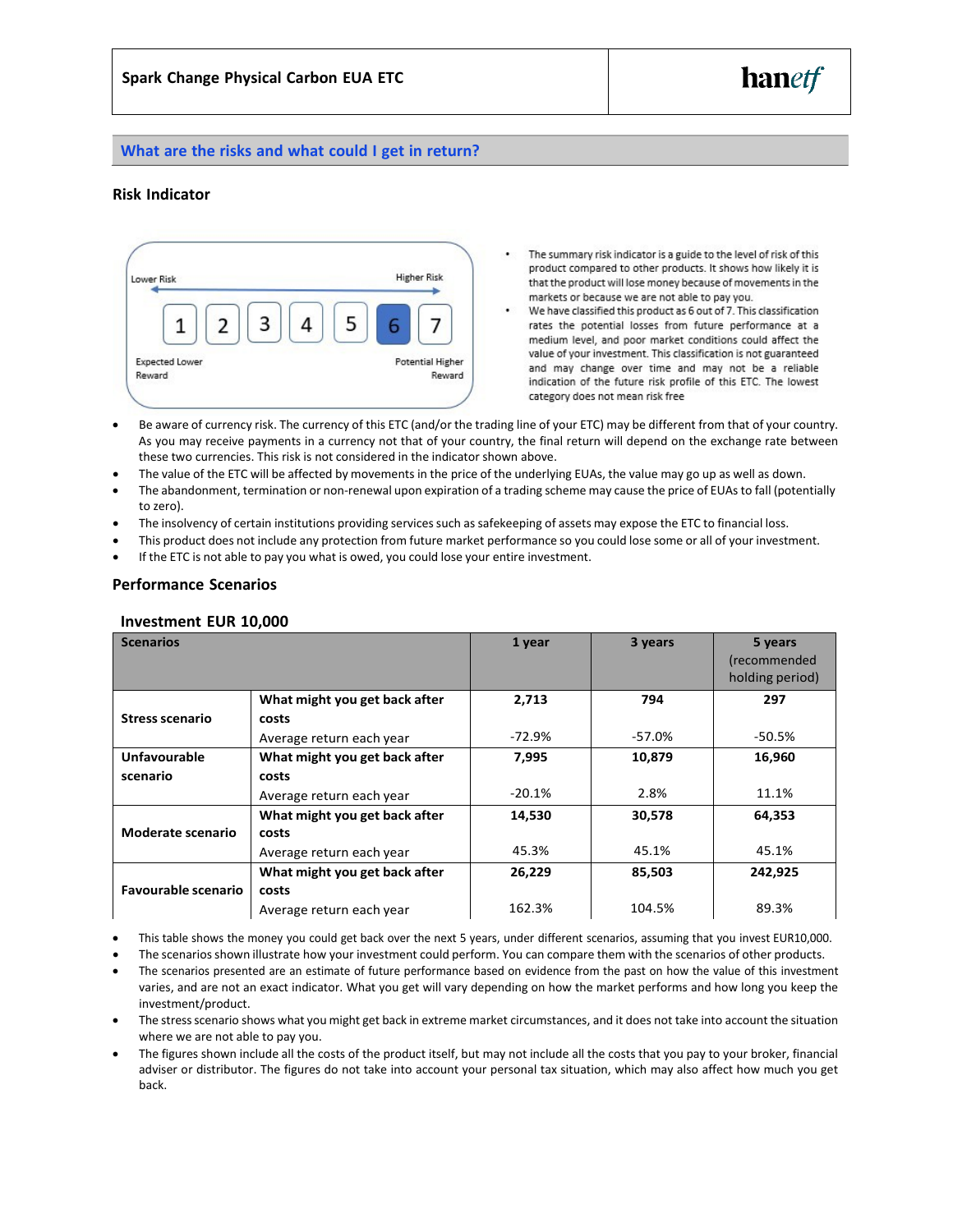# **What happens if HANetf ETC Securities plc is unable to pay out?**

The underlying EUAs of the ETC are held in the Backing Issuer's European Union registry account maintained in the Union Registry with the National Administrator of the Grand Duchy of Luxembourg and is subject to certain security arrangements to protect the interest of the holders of the ETC. In the event of the insolvency of the Company and or Backing Issuer, the Trustee at its discretion may or if directed in writing by holders of at least one-fifth in number of the ETCs then outstanding or if directed by an extraordinary resolution take (or, as the case may be, instruct the Security Trustee or Backing Issuer Security Trustee to take) such action against the Company and or Backing Issuer asit may think fit to enforce the rights of the holders of the ETCs against the Company and or Backing Issuer in accordance with the security documents and instruct the Disposal Counterparty to effect the sale of the EUAs with the sale proceeds issued in accordance with the order of priority set out in the security documents. Compensation will not be available under the UK Financial Services Compensation Scheme or any other scheme in the event of insolvency of the Company, Backing Issuer and or Trustee.

# **What are the costs?**

## **Costs over time**

| <b>Investment EUR 10.000</b>    | If you cash in after 1 year | If you cash in after 3<br><b>vears</b> | If you cash in after 5 years |
|---------------------------------|-----------------------------|----------------------------------------|------------------------------|
| Total costs (EUR)               | 130.48                      | 831.19                                 | 2941.77                      |
| Impact on return (RIY) per year | 0.89%                       | 0.89%                                  | 0.89%                        |

## **Presentation of costs**

- The Reduction in Yield (RIY) shows what impact the total costs you pay will have on the investment return you might get. The total costs take into account one-off, ongoing and incidental costs.
- The amounts shown here are the cumulative costs of the product itself, for one or more different scenarios. The figures assume you invest EUR10,000. The figures are estimates and may change in the future. Please check with your broker, financial adviser or distributor, who may charge you additional costs, for further information regarding their costs and the potential impact on your investment over time.

# **Composition of costs**

Thistable shows the impact each year of the different types of costs on the investment return you might get at the end of the recommended holding period and the meaning of the different cost categories.

| This table shows the impact on return |                                    |       |                                                                                             |  |  |
|---------------------------------------|------------------------------------|-------|---------------------------------------------------------------------------------------------|--|--|
| One-off costs*                        | <b>Entry costs</b>                 | 0.00% | The impact of the costs you pay when entering your investment.                              |  |  |
|                                       | <b>Exit costs</b>                  | 0.00% | The impact of the costs of exiting your investment.                                         |  |  |
| <b>Ongoing costs</b>                  | <b>Portfolio transaction costs</b> | 0.00% | The impact of the costs of us buying and selling underlying investments<br>for the product. |  |  |
|                                       | Insurance costs                    | None  | The impact of the amount you are paying to buy insurance protection.                        |  |  |
|                                       | Other ongoing costs                | 0.89% | The impact of the costs that we take each year for managing your<br>investment.             |  |  |
| Incidental costs                      | <b>Performance Fee</b>             | 0.00% | Performance fees are not charged by the ETC.                                                |  |  |
|                                       | <b>Carried interests</b>           | 0.00% | There is no carried interest.                                                               |  |  |

\* Applicable to secondary market investors however secondary market investors will deal directly with a broker participant or via a stock exchange and will pay fees charged by their broker. Dealing spreads are publicly available on exchanges on which the shares are listed, or can be obtained from stock brokers. Please refer to your broker, financial adviser or distributor for the actual charges.

#### **How long should I hold it and can I take money out early?**

Recommended holding period: Five (5) years. You will be able to sell this product at any time on the stock exchanges where it islisted; however, the amount you receive may be less than the amount you could expect to receive.